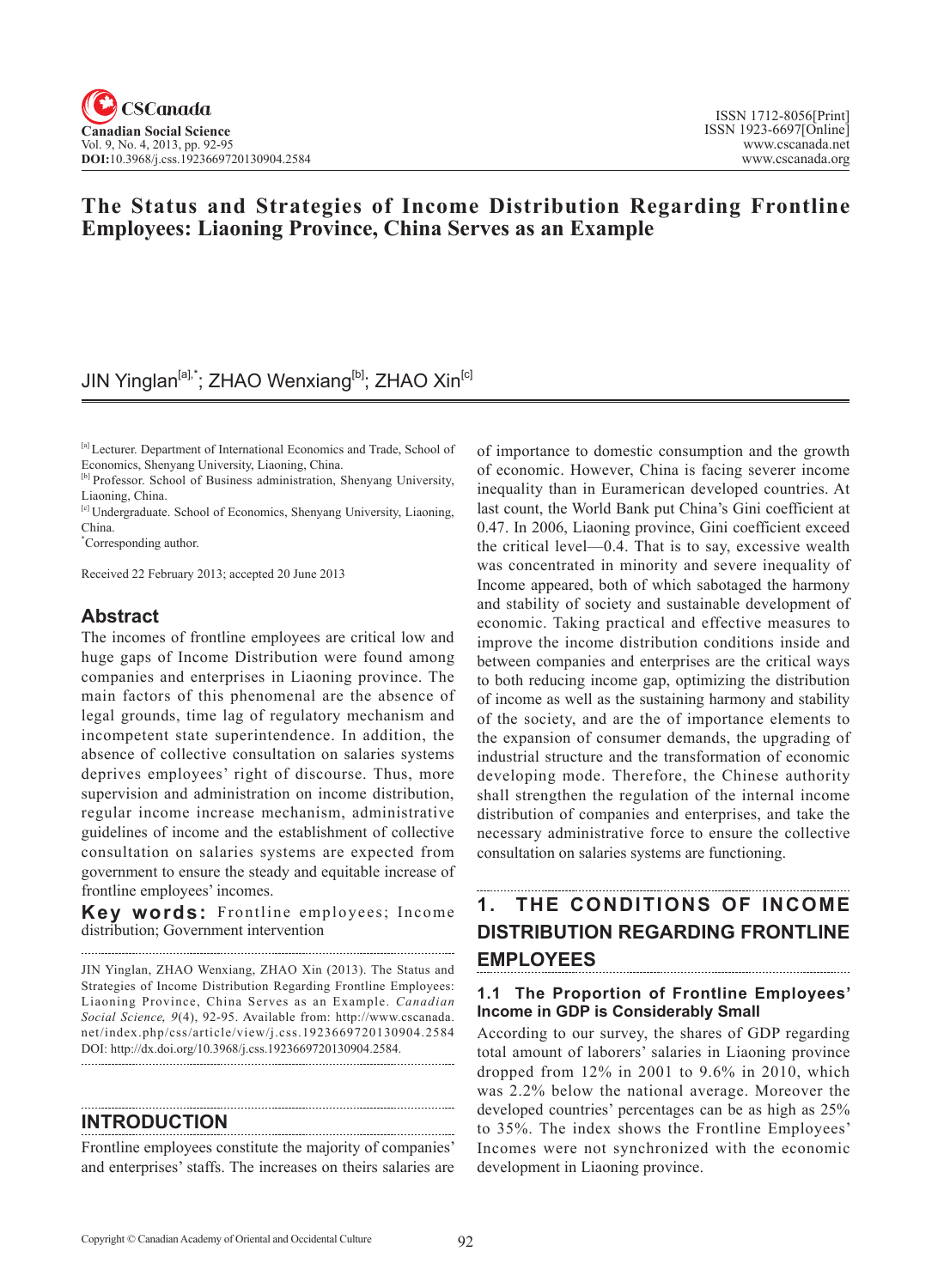Frontline Employees who are the direct creator of wealth to the society were severely lower paid comparing to the government agencies and public institutions Employees, which indicates the inequality of primary distribution of national income in China.

### **1.2 The Incomes of Frontline Employees Are Below Average Standard**

The raise of income in Liaoning province pulled up the average income standard, whitewashed the fact that the majority frontline employees are being under-paid, however, is undeniable. High paid management layer attributes the most to the raising of average income, instead of the raising salaries for the frontline employees and the supporting production employees both of who are paid below the average standard in certain companies and enterprises. In the survey we made shows that about 71.5% of employees are paid below average standard, and among those about 26.9% are paid less than half of the average standard. Frontline employees constitute the main low-income groups, esp. to those labor-dispatching employee rural-in-cities-workers who are underpaid and employed in private business. National minimum wage standard states that the overtime wage and certain types of allowances like middle shift, night shift, extreme hot and cold working conditions, underground working, toxic and harmful working conditions shall be paid separately from general salary as well as working benefits that are required by laws and regulations. However, most employees are not well compensated with those allowance and benefits. Therefore, their virtual incomes are lower if subtract those from general salaries.

### **1.3 The Raise of Salary Is on the Basis of Extra Work**

In most companies and enterprises the raise of salary for frontline employees are on the condition of extra hour work instead of the raise of paying standard. There are a lot unreasonable production quota made by companies and enterprises that are too high for employees to finish within normal working hours. For them the only way to get basic salaries is working overtime and the bonuses are paid at the expense of their spare time, healthy and excessive working.

The way in rising salary is improper in most companies and enterprises. On the condition of reckon by the piece, their salary depends on the unit price of the products they produced, however, whose unit price have not been improved for a long period. That is to say, only through demanding and overtime working can they get fair paid and the limited raise of salary.

### **1.4 Huge Gaps of Incomes Between Senior Administrative Layer and Frontline Employees**

Senior administrative staffs are prone to get more paid. Gaps of incomes between senior administrative layer and frontline employees are wider, esp. in those enterprises that salaries are paid annually. Senior administrative staffs can be paid up to 10 times as frontline employees are paid. In financial service industry administrative staffs' monthly average incomes are 5 times than general employees. In the well-operated and more profitable enterprises the gaps of incomes between senior layer and frontline employees are wider than other enterprises. Most of the profits are earned by senior layer. The incomes of senior administrative layer were 2.8 times more than frontline employees' in 2003, however, in 2006 expand to 3.4 times. The raise of incomes for senior administrative layer was 80% more than frontline employees' from 2003 to 2006.

World Bank in 2010 revealed that in China 1% of households possess 41.4% of national wide wealthy. The ratio of centralized wealthy in minors was considerably high than in the U.S making the China is one of country that suffers the most severe polarization in inequality incomes among the world. At last count, the gap between top 10% of high income group and least 10% of low income group ascend from 7.3 times of difference in 1988 to 7.3 times of difference in 2007.

## **1.5 The Average Salaries Paid by Private Business Is as Low as About 55% of State-Owned Enterprises**

The interviewed private business shows their average salaries are only 71% of private business industrial standard and are as low as about 55% of state-owned enterprises. And the ratio was in the state of downtrend in these 4 years from 2004 to 2006. The growth rate of salary in Private business and joint-equity cooperative enterprises was 10.1% and 8.9% and was 3.0% and 4.2% lower than stateowned enterprises as in 13.1%. Private business employees' average salary was  $\text{\yen}1315$  as in 2008, Panjin city, which distinctly was under the average standard of salary.

#### **1.6 Social Insurances for Employees Are Covered Insufficiently**

The majority of enterprises only cover certain types of insurances that are required by labor law for instance, endowment insurance, medical insurance are the two of most well-arranged among enterprises. However, the coverage for work-related injury insurance and maternity insurance are in low rate.

Coverage of insurance types varies from different enterprises and covered in the rate of descending: endowment insurance, medical insurance, work-related injury insurance, and maternity insurance. The Coverage rate of endowment insurance, medical insurance surpasses 80% of employees in enterprises. There are the phenomena that some employees, rural-in-cities-workers are the majority, are not insured and various reasons are given from the enterprises.

# **2. THE CAUSE OF THE CONDITION THAT THE FRONTLINE EMPLOYEES ARE UNDERPAID**

## **2.1 Laggardness of Legislation**

The legislations about the wages are relatively laggard in Liaoning province. Regulations of collective consultation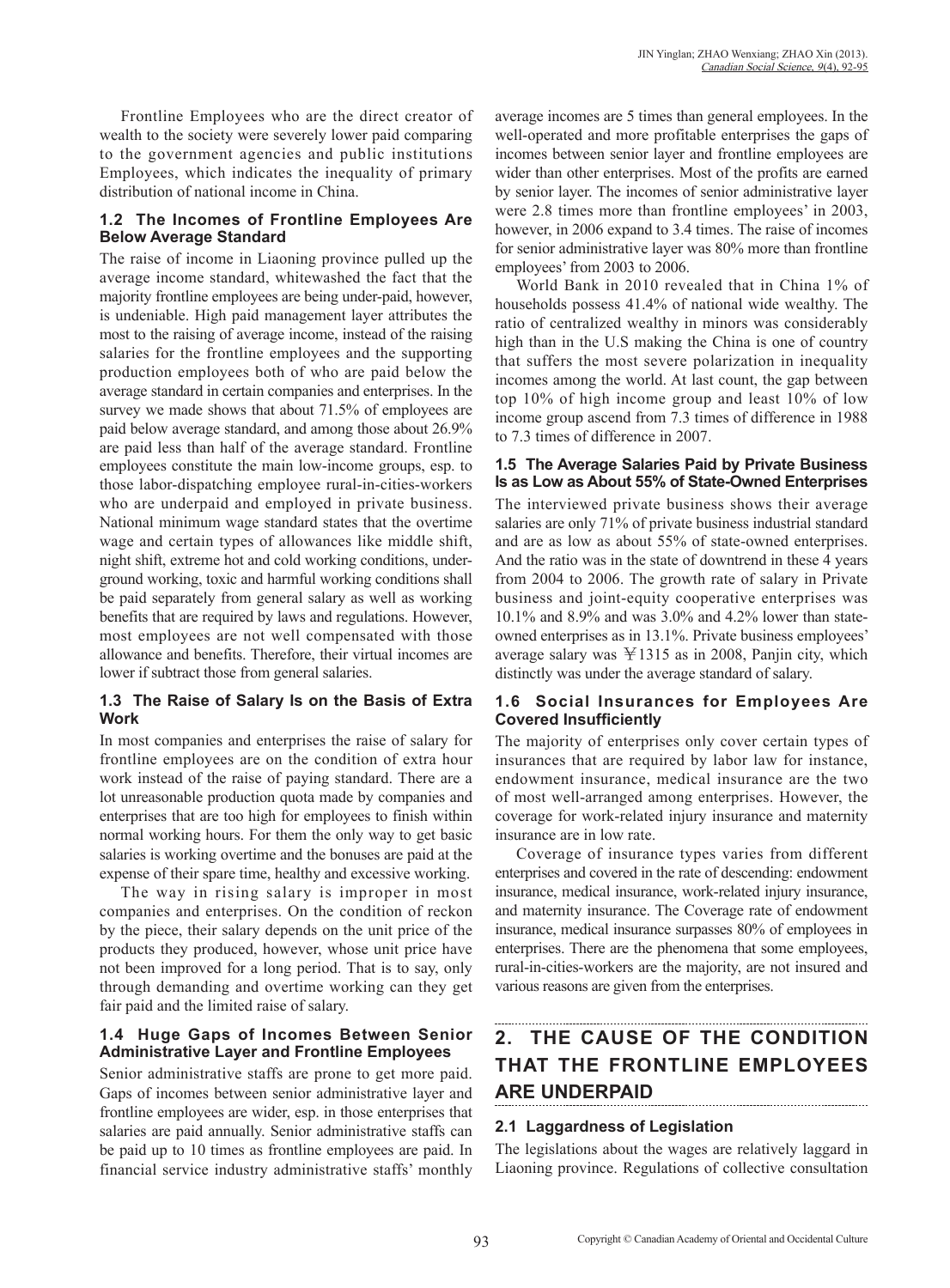on salaries systems have been promulgated in many provinces. Not until 2011, did the Liaoning province have that kind of law, however, with insufficient enforcement.

## **2.2 The Low Standard of Minimum Wage**

The standard of minimum wage was based on the consumption level of each city in Liaoning. The minimum wage in A-level and B-level developed area of Liaoning province could not reach the 40%-60% of international standard, except in the initial years. In C-level area the standard is lower. In 2010, the minimum wage in top 5 cities of Liaoning did not reach 30% of average wage. Dalian, the most developed city in Liaoning, was the worst one, was as low as 24% and 22% of that.

#### **2.3 The Absence of Income Distribution on State-Owned Enterprise**

There are phenomena that the government agencies intentionally ignore the existing inequality of income distribution inside enterprises. The agencies fail to do the investigation and survey and have insufficient information about income distribution inside enterprises. All of which results in the absence of legal grounds, the existence of vague stated laws and regulations, the incomplete supervisions and law enforcements even with impeccable legal basis. For example, the exact multiplier between administrative layer and general employees was not explicitly stipulated and the absence of regulations and penalties on the violation of substandard overtime wages.

## **2.4 Overtime Wages Are not Paid Legally**

Overtime working exists in many enterprises, not only in private business but also in state-owned enterprises and central-government-managing enterprises. In the field of architectural construction, commerce and catering the employees in some companies work 6 days per week (as law stated, working days shall not exceed 5 days per week) and work on weekends and work more than 8 hours every day , however, many of them are not paid for overtime wage.

The first survey shows that about 54.40% of employees were not paid for overtime wages. And some are paid in a lower standard.

According to China Human Resources Development Network, a survey based on 689 enterprises, indicates that there are about 80% of interviewed enterprises were found that theirs staffs are frequently working overtime and 10.77% of interviewed enterprises never compensate the overworking employees for overtime payment though they have such conventions and 33.46% of interviewed enterprises do not have overtime wages policy and their stuffs were never paid for that.

#### **2.5 Collective Consultations on Salaries System Is in Initial State of Functioning**

Collective consultations on salaries system is the most important method in achieving the consensus of the reasonable salaries between the labor union and employer. In Liaoning, the system is still in initial state of

functioning with limited effects. The low-efficient of the functioning of the system contributes to 2 determinants – 1.Labor union doesn't exist in numerous private enterprises 2. The managements are in dominant position while the labors are the disadvantage groups. That Enable many companies and enterprises make the rules dictatorially without the consultation of employees and union, or doing with the feigned procedures. As of the end of 2008, in Liaoning, there are only 10.6% of enterprises apply Collective consultations on salaries system and 19.69% of employees are in the benefits of that system.

## **2.6 The Absence of Right of Discourse for Frontline Employees**

When comes to the salaries, many companies and enterprises make the rules dictatorially without the consultation of employees and union, or doing with the feigned procedures. In many enterprises, the rights of discourse for employees are deprived. And the failure of publicize the laws or regulations of salaries to staff made them have little awareness about the structure of their salaries and legal grounds for their fair payment.

# **3. THE INCOME DISTRIBUTION POLICY FROM FOREIGN COUNTRIES**

#### **3.1 Boards of Directors and Managements Are the Co-Guidance on Income Distribution**

The average income standards for general employees are in the leading position among the world. However, the administrative layers' incomes are relatively low comparing with other countries. The multiplier of income between the board members and general employees dropped from 8.8 in1960 to 5.8 in 2006.

The incomes of the board members are under the guidance of regularly published information and their incomes are restricted by the proclaimed regulations which stipulate the floating rate and quota of all kind incomes like salary, bonus, and allowance. Their incomes are limited to stay in minor difference with other employees.

## **3.2 The Reliable Guidance System of Income**

In French, the salaries are divided into salaries for public servant and private business employees. The salaries for public servant are on the basis of income levels of private business employees, and vary from different levels. In the private sector, the establishment of minimum wage systems and the collective consultation on salaries systems, the wage priority and advanced wage priority, compulsory insurance policy ensure the workers can get their salaries equitable.

#### **3.3 The Standard of Minimum Wage Is Made by an Independent Committee**

In UK, the standard of minimum wage is made by an independent committee, who proposes suggestions on salaries to the government. The Commission was constituted with nine members that are made up by 1 chairman, 3 representatives